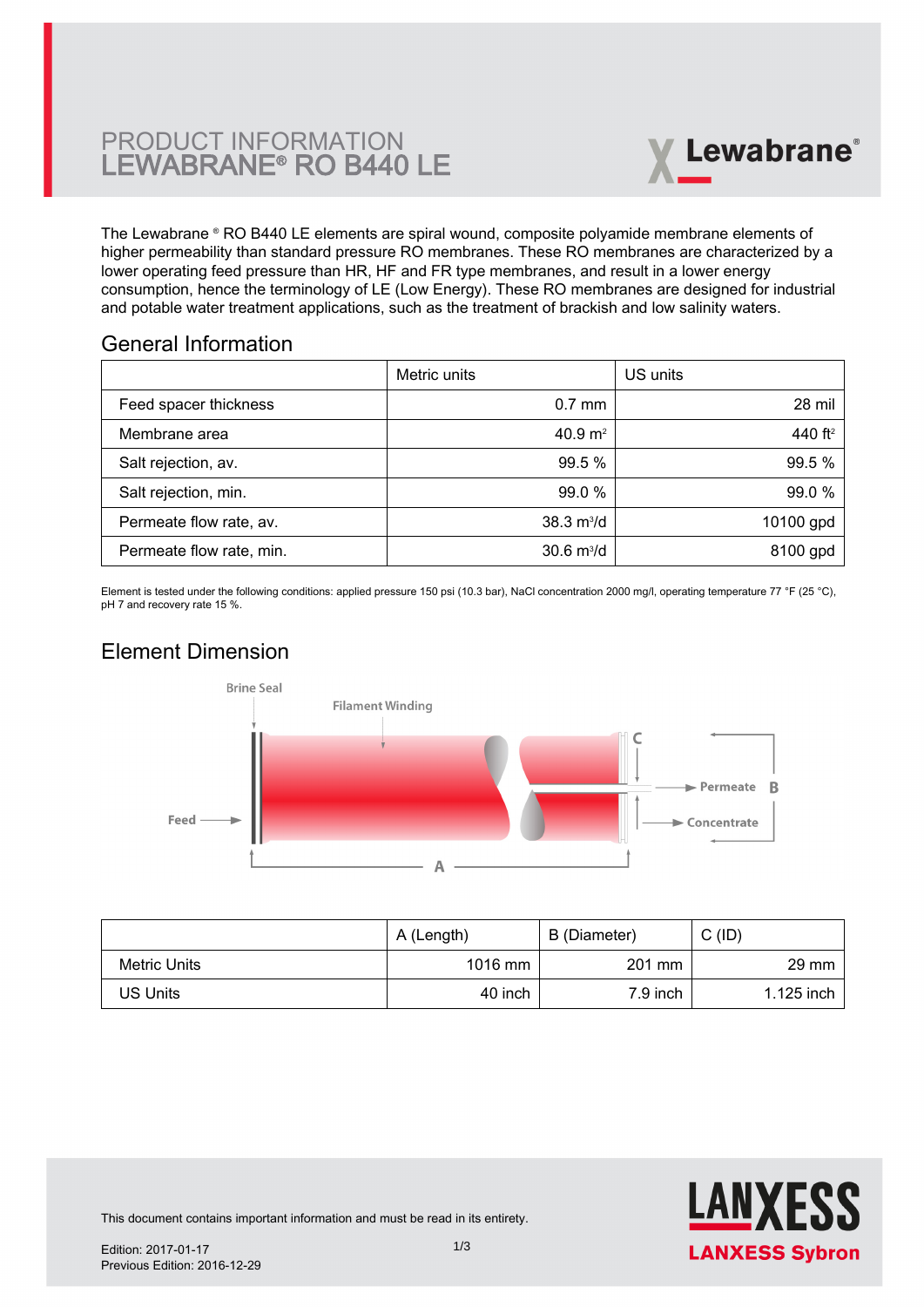# PRODUCT INFORMATION LEWABRANE® RO B440 LE



### Application Data

|                                 | Metric units       | US units  |
|---------------------------------|--------------------|-----------|
| Operating pressure, max.        | 41 bar             | 600 psi   |
| Operating temperature, max.     | 45 $^{\circ}$ C    | 113 °F    |
| Feed water SDI, max.            | 5                  | 5         |
| pH range during operating       | $2 - 11$           | $2 - 11$  |
| pH range during cleaning        | $1 - 12$           | $1 - 12$  |
| Pressure drop per element, max. | 1.0 <sub>bar</sub> | 15 psi    |
| Pressure drop per vessel, max.  | 3.5 <sub>bar</sub> | 50 psi    |
| Chlorine concentration, max.    | $0.1$ ppm          | $0.1$ ppm |

As with any product, use of the products mentioned in this publication in a given application must be tested (including field testing, etc.) by the user in advance to determine suitability.

# Additional Information

- Treat RO Elements with care; do not drop the element.
- Each RO Element is wet tested, preserved in a 1% weight sodium bisulfite solution, and vacuum packed in oxygen barrier bags.
- During storage, avoid freezing and direct sunlight. The temperature should be below 35 °C (95 °F).

## After Installation

- Keep the RO Elements wet, and use a compatible preservative for storage duration longer than 7 days.
- During the inital start up, discharge the first permeate to drain for 30 min.
- Permeate back pressure should not exceed feed pressure at any time.
- The RO Elements shall be maintained in a clean condition, unfouled by particulate matter or precipitates or biological growth.
- Consider cleaning, if the pressure drop increases by 20% or water permeability decreases by 10%.
- Use only chemicals which are compatible with the membrane.
- For additional information consult the Lewabrane® technical information available at www.lpt.lanxess.com.



This document contains important information and must be read in its entirety.